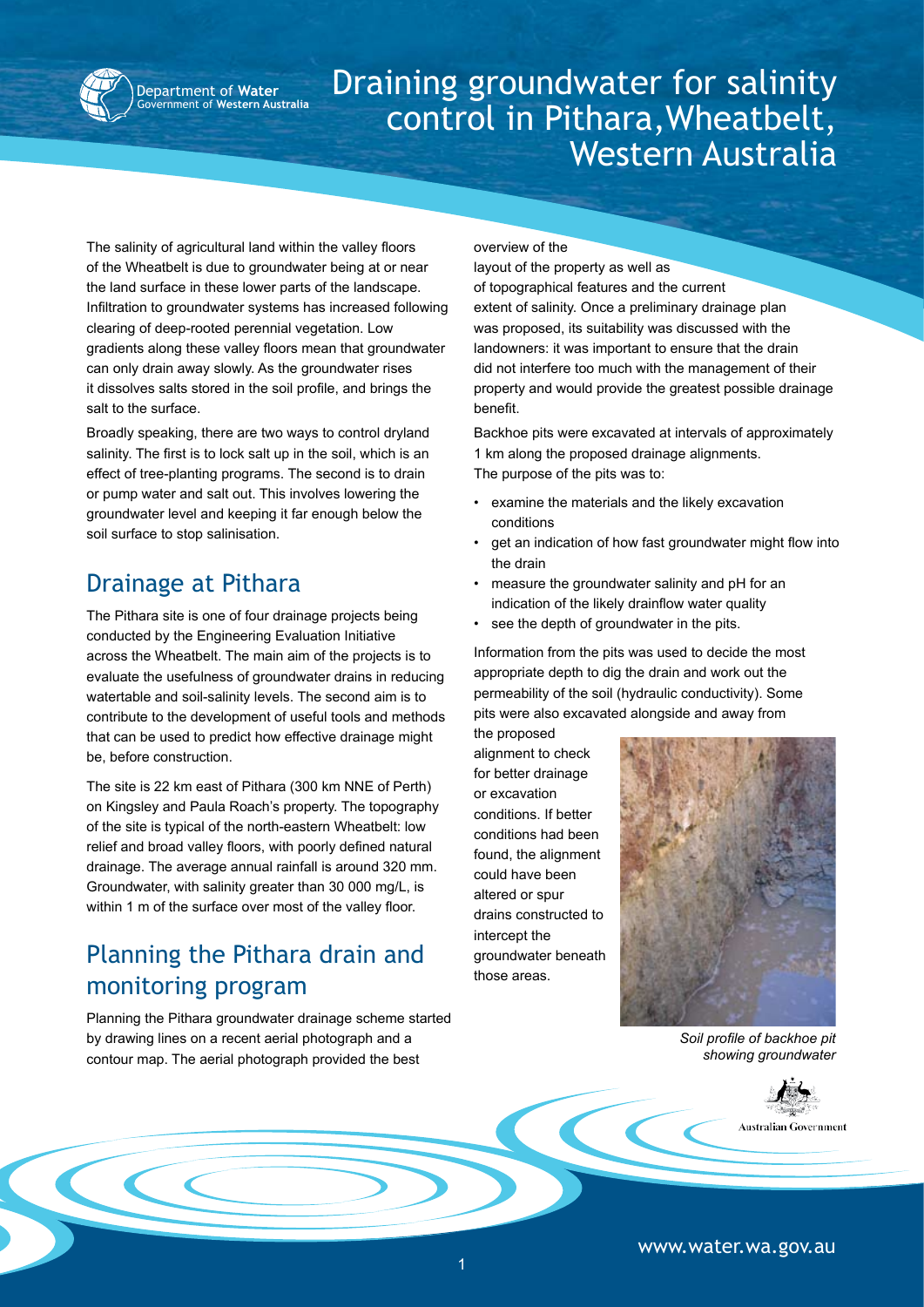

*Figure 1 Aerial photograph and illustration of the drain alignment and main features of the Pithara drainage site*

The drain alignment was then surveyed for position and elevation along its length. Planning was then finalised and included the following tasks:

- Seek the necessary approvals for construction of the works (e.g. Notice of intent to drain).
- Work out the most appropriate specifications for various sections of the drain and prepare detailed plans of more complex elements of the scheme, such as road crossings.
- Plan the management of surface water runoff and flood management in and around the proposed drainage scheme. This included designing the appropriate placement of drain spoil banks and checking the adequacy of floodways affected by the drain. •
- Identify the need for and location of farm and floodway drain crossings. This included negotiating with the shire about two road crossings, and the Water Corporation about a pipeline crossing. •
- Drill four transects of groundwater monitoring bores alongside sections of the proposed drain channel. •
- Plan and construct the upstream and downstream drainflow gauging stations.
- Seek quotes for construction from various drainage contractors and order the required materials such as culverts. •

### What was constructed?

The Pithara drain was constructed and monitored in two distinctly different sections. The 9070 m long upstream section is all 2.5 m deep and the channel is completely enclosed within spoil banks formed from the excavated material. No surface water, except rainfall, can enter the channel between the banks. The works are contained within a catchment of about 6500 hectares (ha).



*A completed section of the upstream Pithara drain*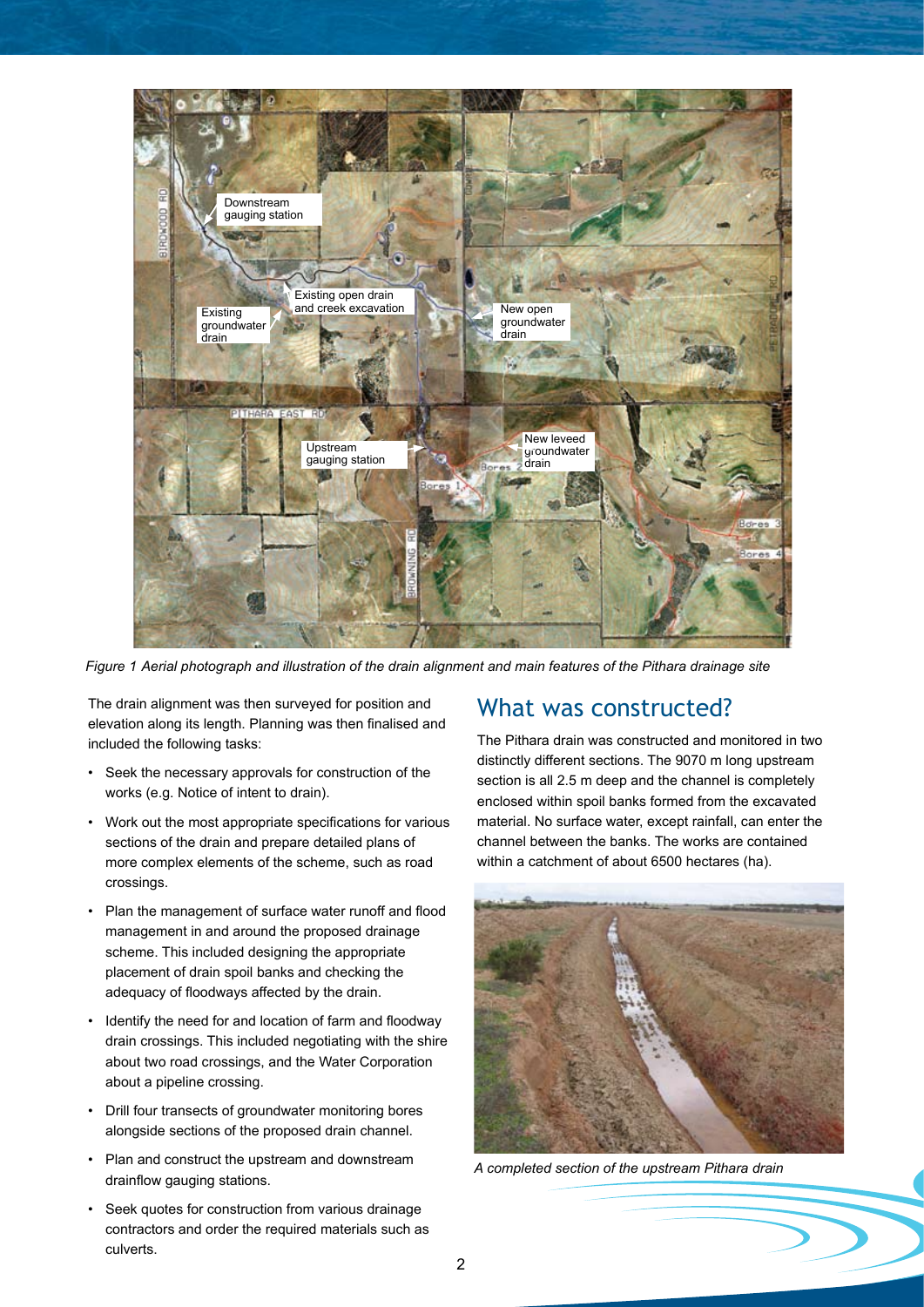The upstream drain discharges into the downstream section. The downstream drain consists of 6815 m of 2.5 m deep and 2610 m of 1.25 m deep 'open' channel. This means that surface runoff can enter and be carried within the channel. A portion of the downstream section of the scheme was constructed two years before the project started. The total catchment area of the downstream drain at the measuring station is 14 000 ha.



*The drain being constructed across Pithara East Road*

#### What are we trying to achieve?

As groundwater levels rise and approach the ground surface, water begins to evaporate from the soil surface. Significant losses start when groundwater is several metres below the surface as water is carried upwards by capillary action. The closer the watertable is to the surface, the faster the rate of capillary rise and higher the rate of evaporative loss. This is illustrated in Figure 2 which shows the amount of water in mm/day evaporated from the surface of different soil types. For example, if the watertable beneath a loam soil is at 2 m (200 cm), approximately 1 mm per day of groundwater could be lost from the soil surface.

The saltier the groundwater and the higher the rates of evaporation, the more rapidly the salt can accumulate near the surface. If, in the case above, the groundwater had a salt concentration comparable to seawater (35 000 mg/L), 1000 litres (1 kL) would contain 35 kg of salt. If 1 mm evaporative loss per hectare is equivalent to 10 kL of water, this would mean that 350 kg of salt could accumulate in 1 ha of soil per day.

The main aim of drainage is to lower the watertable. In doing so, the rate of evaporation and salt deposition will be reduced and there may be some leaching of the salt. Figure 2 shows that, when the watertable is near the surface, small falls in the watertable are enough to significantly reduce evaporative loss from the surface and so reduce soil salinity. This is one reason why the impact of small groundwater-level reductions on plant growth is so evident on saline land.



*Figure 2 Rates of evaporative loss from different soils with watertables at various depths*

### How do we achieve watertable reduction?

To have a direct effect on lowering the watertable the drain channel must be below the watertable depth. This allows the groundwater to flow into the drain from the surrounding saturated soil. The furthest extent of lowered watertable to either side of the drain is termed the 'zone of influence' of the drain. The deeper the drain is below the watertable the greater its zone of influence. This is illustrated in Figure 3.

Small reductions in the watertable at great distances from the drain may be insufficient for any beneficial impact in terms of reclaiming saline land. The 'zone of benefit' is where the watertable falls enough to allow salts to be leached, waterlogging to be controlled, and land to be recovered to productivity. The zone of benefit is always narrower than the zone of influence.

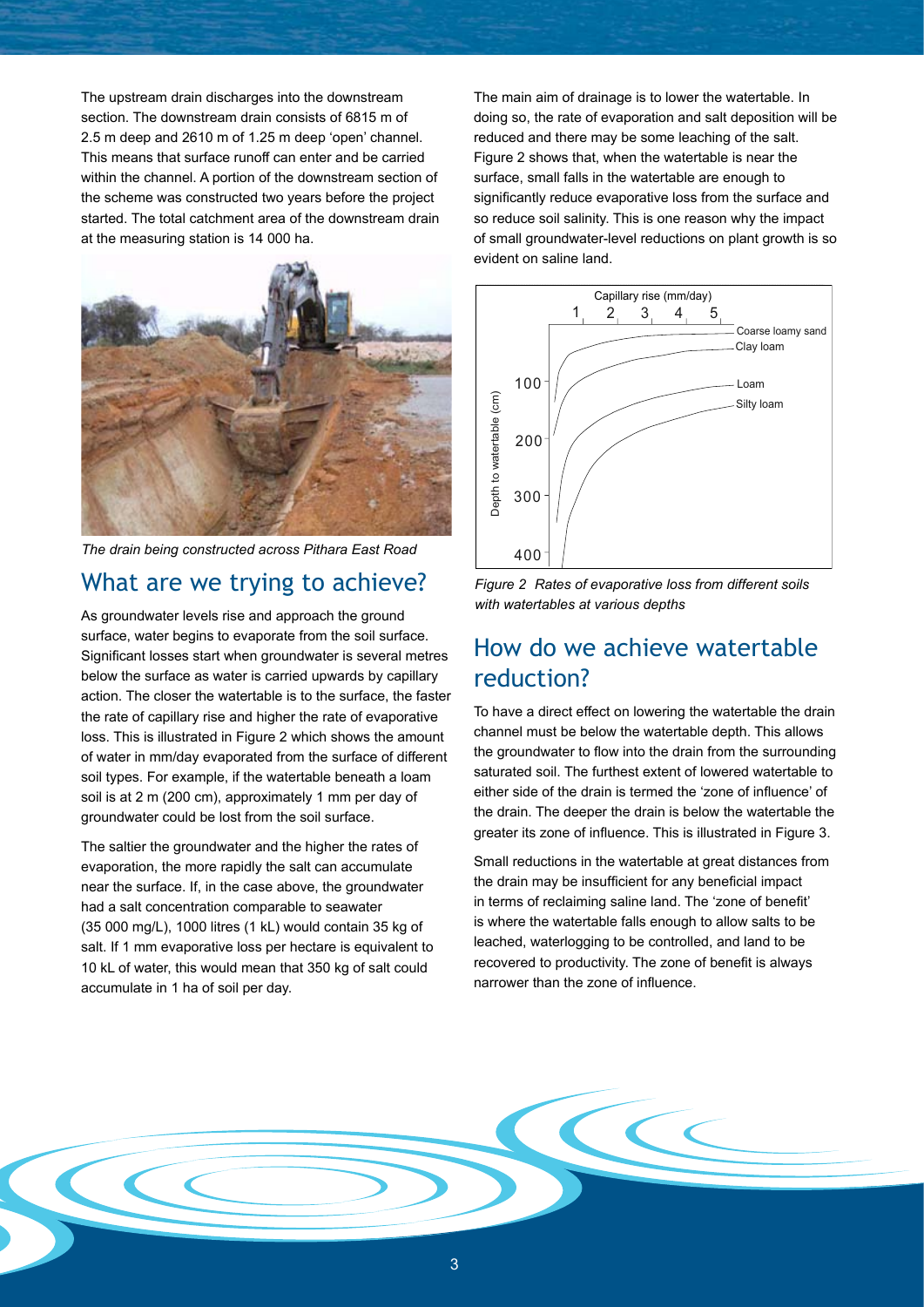

*Figure 3 The main variables affecting the performance of a groundwater drain*

# What makes an efficient drain?

The depth to which the channel is excavated below the watertable is the only optional design variable that will affect drain performance. Once the channel alignment has been chosen, all the other factors affecting drain success are determined by soil and climatic conditions.

Given that the measure of success of a drain is a wide zone of benefit, these variables (see Figure 3) are:

- Permeable soil (high hydraulic conductivity) allows groundwater to migrate to the drain channel rapidly and from large distances. Soils that are not permeable will not allow the soil to drain.
- A greater depth to an impermeable layer beneath the drainage site will enable groundwater to flow 'radially' towards the channel rather than just horizontally. This allows groundwater to migrate towards the channel from greater distances.
- Recharge is infiltration that adds to the groundwater level. A rate of recharge lower than the drainage rate will allow the groundwater level to fall. If the recharge rate is higher than the drainage rate, the watertable will not fall as much because it is being constantly 'topped up'. •

#### What do we measure?

At the Pithara site, we primarily want to measure the impact of the drain on the watertable alongside the channel. Together with information from the Murdoch University soils research project this gives us an indication of the zone of benefit of the drain in various soil conditions along its length.

Four sets of bores were drilled perpendicular to the drain channel (as Bores 1 – Bores 4 in Figure 1). In each transect the furthest bore is 400 m from the channel. These new bores, as well as existing bores, are monitored to assess drain effectiveness. The groundwater salinity and pH in the bores are measured regularly. Each year in April and September there is a groundwater chemical sampling program for the concentrations of major ions and heavy metals in 10 selected bores close to the drain.

Two gauging stations measure the volume and salinity of discharge from the drainage scheme. One is at the end of the upstream section and the other at the outlet of the scheme. The volume and salinity of the discharged water are automatically recorded every 10 minutes while the pH and chemistry of the discharge measured at the same frequency as the bores.



*Sylvia Tetlow measuring the salinity and pH of the water at the downstream gauging station at Pithara. The orange staining on the flume and drain is due mainly to precipitation of iron from the groundwater.*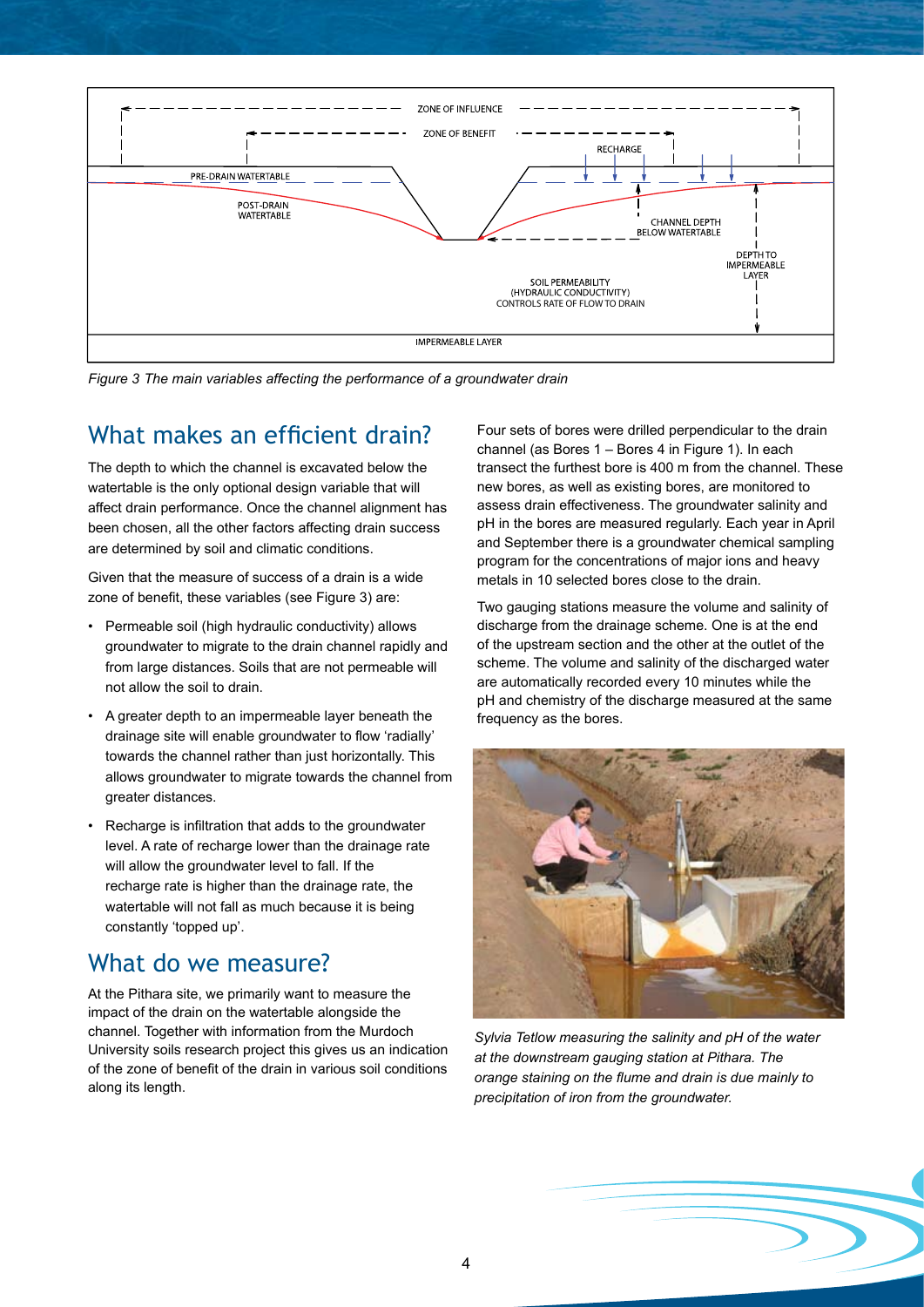# Groundwater changes due to drainage

Before construction, an investigation of potential drain performance by measuring the rate of groundwater inflow into the backhoe-excavated test pits indicated that the zone of influence was likely to be around 300 m (150 m each side of the channel). A key contributing factor to this rather narrow zone of influence is the high silt content of the clay subsoil, which means the soil has a low permeability. The average hydraulic conductivity of the soil across the site was calculated to be 0.07 m/day — a conductivity of 0.25 to 1.0 m/day is the range for responsive drainage.

Figure 4 illustrates the groundwater level changes for two bores in transect 3 over nearly two years. The solid horizontal line represents the ground level at the drain. The black vertical line shows when the drain was constructed (day 0). The waterlevel in the 400 m bore is not above ground level. Due to the slope of the valley, the ground surface at this bore is much higher than at the drain.

Figure 4 shows that the groundwater in the bore 20 m from the drain started to fall as soon as the drain was

constructed. This response was not seen in the bore 400 m from the drain, indicating that the drain has not affected the watertable this far away. The sharp decline in the waterlevel of the 20 m bore during October 2005 was due to pumping from a production bore 500 m away.

Figure 5 shows the average of all groundwater levels in the four transects and illustrates more clearly that groundwater levels closer to the drain have changed significantly. The changes in groundwater level 300 to 400 m from the drain are probably caused by natural fluctuations.

A measurement of the cross-section area of groundwater change between days 0 and 120, minus natural variation, can be used to calculate the volume of soil drained. The result is 179.5  $m<sup>3</sup>$  of soil dewatered per linear metre of drain. Multiplying this by the 9070 m length of the upstream section of drain indicates that approximately 1.63 million m<sup>3</sup> of soil were drained in the first 120 days. With an average soil specific yield of 0.01, drain discharge during the period should have been approximately 16 300 kL.

The salinity of the groundwater across the site varies quite significantly according to bore location, seasonal dilution and evapoconcentration but, on average, is similar to that of seawater (35 000 mg/L).

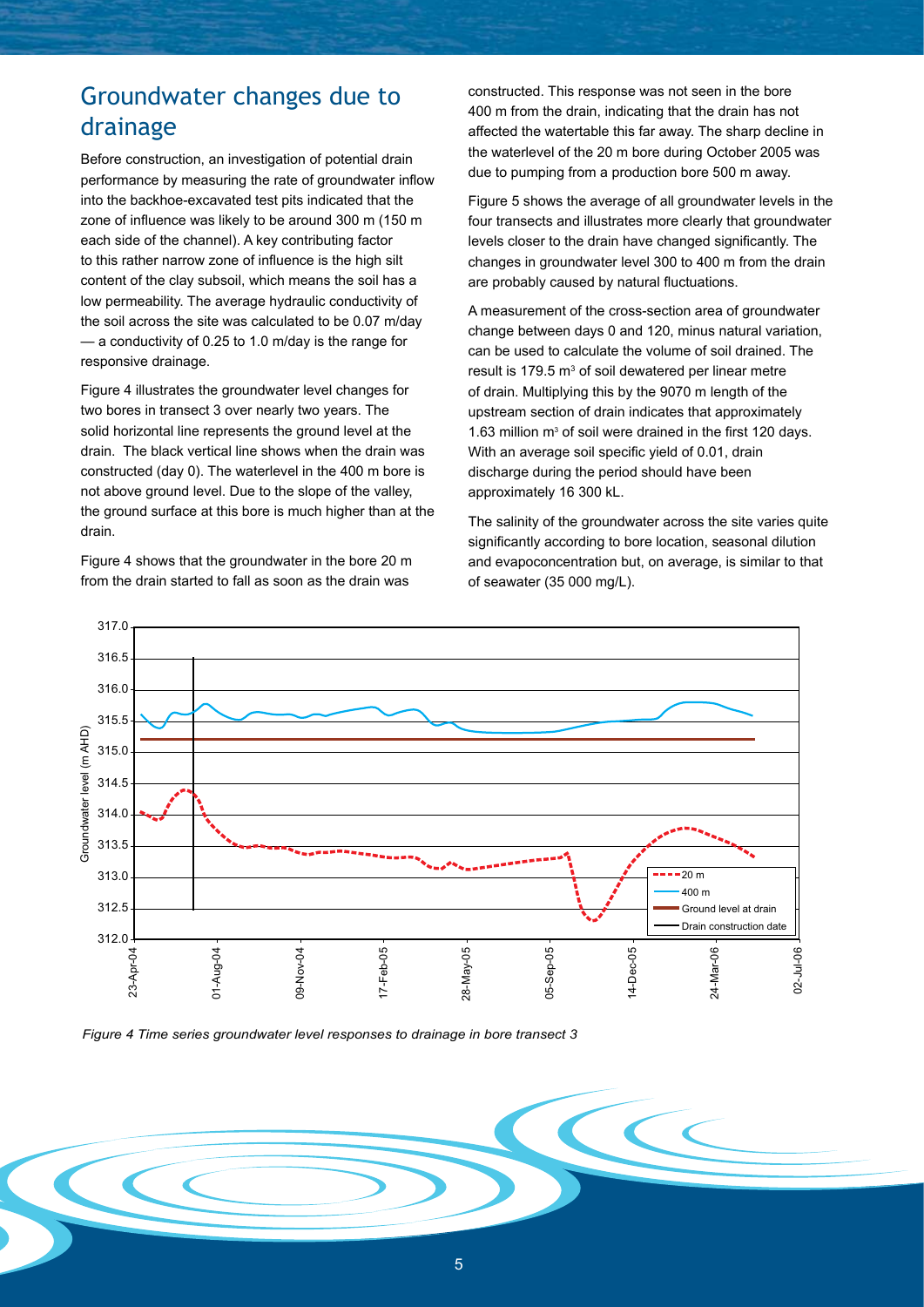

*Figure 5 The average groundwater profiles for all transect bores in the Pithara drainage site for days 0, 10, and 120*

# Drain discharge

Figures 6 and 7 show the total daily discharges and salt loads for the upstream and downstream gauging station data loggers. The peaks in the discharge are due to rainfall events contributing to drainflow. The upstream leveed drain does not produce flows of the same magnitude as the downstream drain. The upstream drain only needs to accommodate runoff from within its spoil banks while the downstream drain needs to accommodate this and runoff from the surrounding landscape.

The onset of increased drain discharge from rainfall causes a 'spike' in the salt load caused by fresh runoff entering the drain, displacing the salts accumulated within the channel. Typical groundwater discharge rates to the drain in winter range from 0.15 to 0.30 L/s per kilometre.

Further evaluation of the drain is planned to include separating the drainage flow into components of:

- total discharge and salt load
- discharge due to groundwater only •
- discharge due to rainfall. •

This can assist with estimating the volume of soil dewatered and the volume of discharge from the drain. The pH of the discharge is routinely monitored at both stations. Upstream discharge is neutral to slightly acidic. Downstream discharge varies widely depending on the dominant source of water at the time. While the whole of the scheme is flowing, pH tends to be neutral to slightly acidic. When the flow decreases, it is dominated by groundwater discharge from land closer to the drain outlet. The pH of this iron-rich groundwater can fall to less than 3.0 (very acidic).



*The silty soils of the Pithara upstream drain have low permeability and erode quite easily. The channel is only 2 years old.*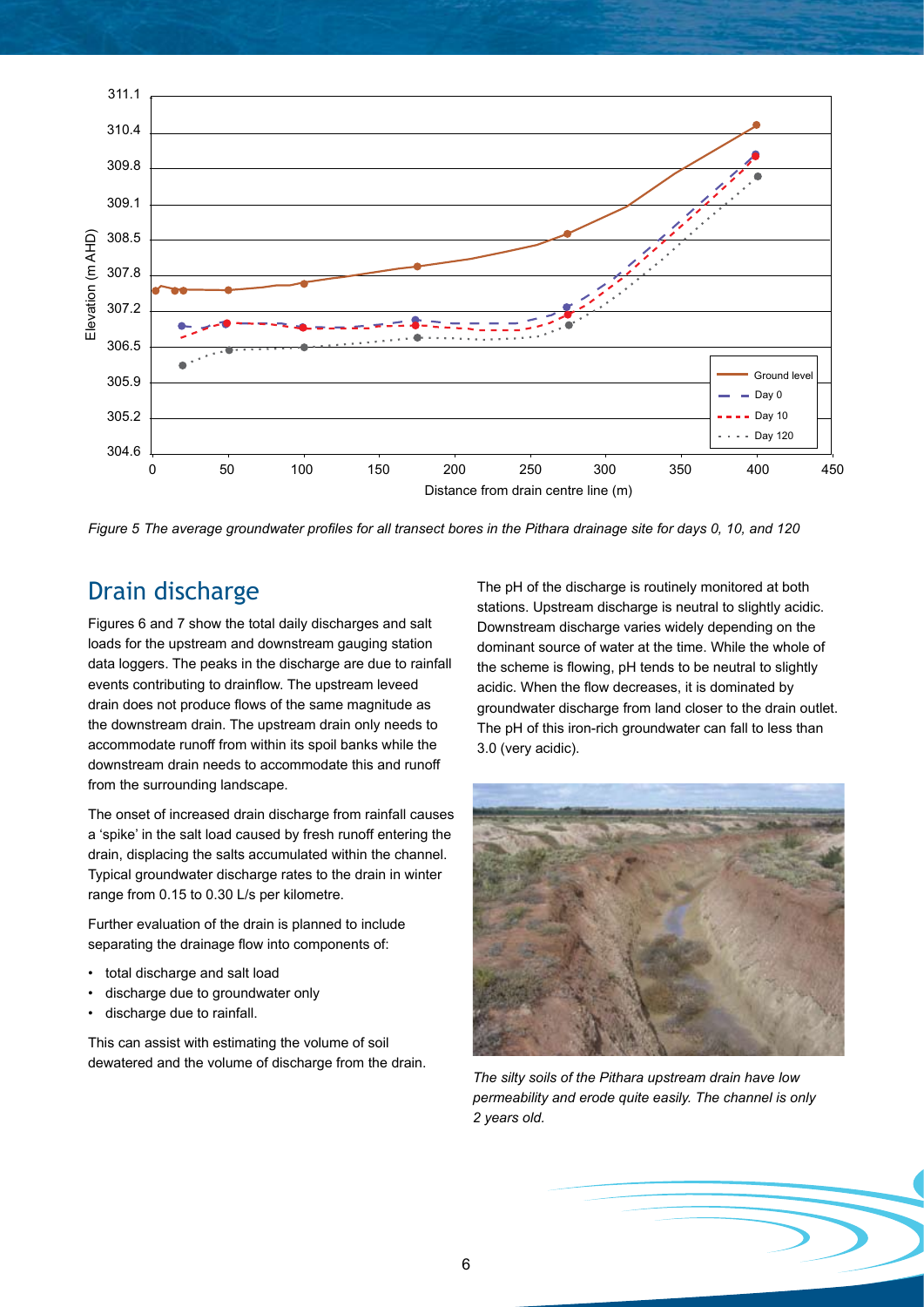

*Figure 6 Discharge and salt load for the upstream gauging station*



*Figure 7 Discharge and salt load for the downstream gauging station*